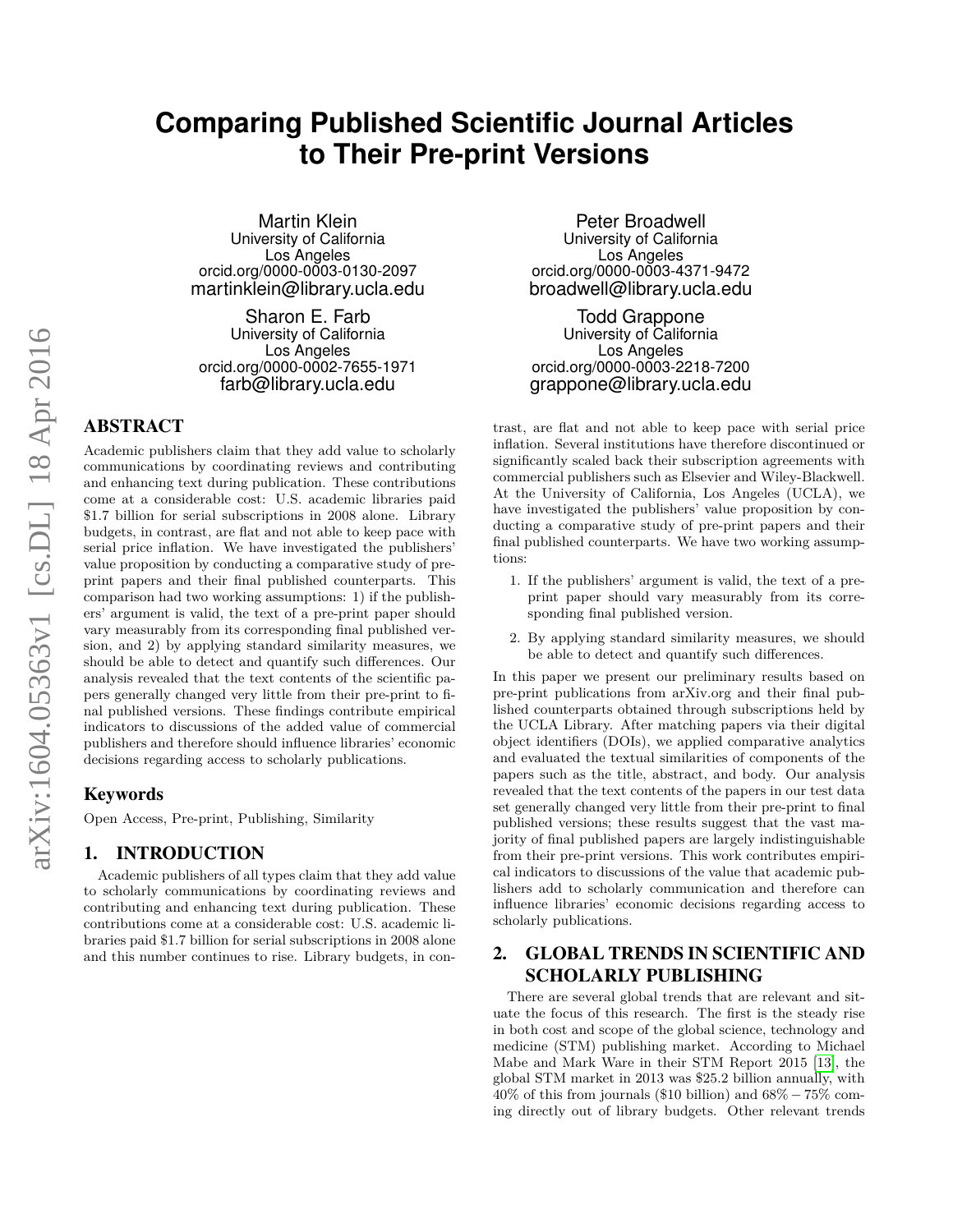are the growing global research corpus [\[3\]](#page-9-1), the steady rise in research funding [\[12\]](#page-9-2), and the corresponding recent increase in open access publishing [\[1\]](#page-9-3). One longstanding yet infrequently mentioned factor is the critical contribution of faculty and researchers to the creation and establishment of journal content that is then licensed back to libraries to serve students, faculty and researchers. For example, a 2015 Elsevier study (reported in [\[12\]](#page-9-2)) conducted for the University of California (UC) system showed that UC research publications accounted for 8*.*3% of all research publications in the United States between 2009 and 2013 *and the UC libraries purchased all of that research back from Elsevier*.

#### 2.1 The Price of Knowledge

While there are many facets to the costs of knowledge, the pricing of published scholarly literature is one primary component. Prices set by publishers are meant to maximize profit and therefore are determined not by actual costs, but by what the market will bear. According to the National Association of State Budget Officers, 24 states in the U.S. had budgets in 2013 with lower general fund expenditures in *F Y* 13 than just prior to the global recession in 2008 [\[8\]](#page-9-4). Nearly half of the states therefore had not returned to prerecession levels of revenue and spending.

#### 2.2 Rise in Open Access Publications

Over the last several years there has been a significant increase in open access publishing and publications in STM. Some of this increase can be traced to recent U.S. federal guidelines and other funder policies that require open access publication. Examples include such policies at the National Institutes of Health, the Wellcome Trust, and the Howard Hughes Medical Center. Bo-Christer Björk et al. [\[2\]](#page-9-5) found that in 2009, approximately 25% of science papers were open access. By 2015, another study by Hammid R. Jamali and Maijid Nabavi [\[5\]](#page-9-6) found that 61*.*1% of journal articles were freely available online via open access.

#### 2.3 Pre-print versus Final Published Versions and the Role of Publishers

In this study, we compared paper pre-prints from arXiv.org to the corresponding final published versions of the papers. For comparison, the annual budget for arXiv.org is set at \$826*,* 000 for 2013 − 2017. While it is not possible to determine the precise corresponding costs for commercial publishing, the National Center for Education Statistics 2013 found that the market for English language STM journals was approximately \$10 billion dollars annually. It therefore seems safe to say that the costs for commercial publishing are orders of magnitude larger than the costs for an organization such as arXiv.org.

Michael Mabe [\[7\]](#page-9-7) describes the publishers' various roles as including, but not limited to entrepreneurship, copyediting, tagging, marketing, distribution, and e-hosting. The focus of the study presented here is on the publishers' contributions to the content of the materials they publish (specifically copyediting and other enhancements to the text) and how and to what extent, if at all, the content changes from the pre-print to the final published version of a publication.

#### 3. DATA GATHERING

Comparing pre-prints to final published versions of a significant corpus of scholarly articles required obtaining the contents of both versions of each article in a format that could be analyzed as full text and parsed into component sections (title, abstract, body) for more detailed comparisons. The most accessible source of such materials proved to be arXiv.org, an open-access digital repository owned and operated by Cornell University and supported by a consortium of institutions. At the time of writing, arXiv.org hosts over 1*.*1 million academic pre-prints, most written in fields of physics and mathematics and uploaded by their authors to the site within the past 20 years. The scope of arXiv.org also enabled us to identify and obtain a sufficiently large comparison corpus of corresponding final published versions in scholarly journals to which our institution has access via subscription.

#### 3.1 arXiv.org Corpus

Gathering pre-print texts from arXiv.org proceeded via established public interfaces for machine access to the site data, respecting their discouragement of indiscriminate au-tomated downloads.<sup>[1](#page-1-0)</sup>

We first downloaded metadata records for all articles available from arXiv.org through February of 2015 via the site's Open Archives Initiatives Protocol for Metadata Harvesting (OAI-PMH) interface.[2](#page-1-1) We received 1*,* 015*,* 440 records in all, which provided standard Dublin Core metadata for each article, including its title and authors, as well as other useful data for subsequent analysis, such as the paper's disciplinary category within arXiv.org and the upload dates of its versions (if the authors submitted more than one version). The metadata also contained the text of the abstract for most articles. Because the abstracts as well as the article titles often contained text formatting markup, however, we preferred to use instances of these texts that we derived from other sources, such as the PDF version of the paper, for comparison purposes (see below).

arXiv.org's OAI-PMH metadata record for each article contains a field for a DOI, which we used as the key to match pre-print versions of articles to their final published versions. arXiv.org does not require DOIs for submitted papers, but authors may provide them voluntarily. 452*,* 017 article records in our initial metadata set (44*.*5%) contained a DOI. Working under the assumption that the DOIs are correct and sufficient to identify the final published version of each article, we then queried the publisher-supported Cross-Ref citation linking service service<sup>[3](#page-1-2)</sup> to determine whether the full text of the corresponding published article would be available for download via UCLA's institutional journal subscriptions.

To begin accumulating full articles for text comparison, we downloaded PDFs of every pre-print article from arXiv.org with a DOI that could be matched to a full-text published version accessible through subscriptions held by the UCLA Library. Our initial query indicated that up to 12*,* 666 final published versions would be accessible in this manner. The main reason why this number is fairly low is that, at the time of writing, the above mentioned CrossRef API is still in its early stages and only few publishers have agreed to making their articles available for text and data mining via the API. However, while this represented a very small pro-

<span id="page-1-0"></span><sup>1</sup><https://arxiv.org/help/robots>

<span id="page-1-1"></span><sup>2</sup><http://export.arxiv.org/oai2?verb=Identify>

<span id="page-1-2"></span><sup>3</sup>[https://github.com/CrossRef/rest-api-doc/blob/master/](https://github.com/CrossRef/rest-api-doc/blob/master/rest_api.md) [rest\\_api.md](https://github.com/CrossRef/rest-api-doc/blob/master/rest_api.md)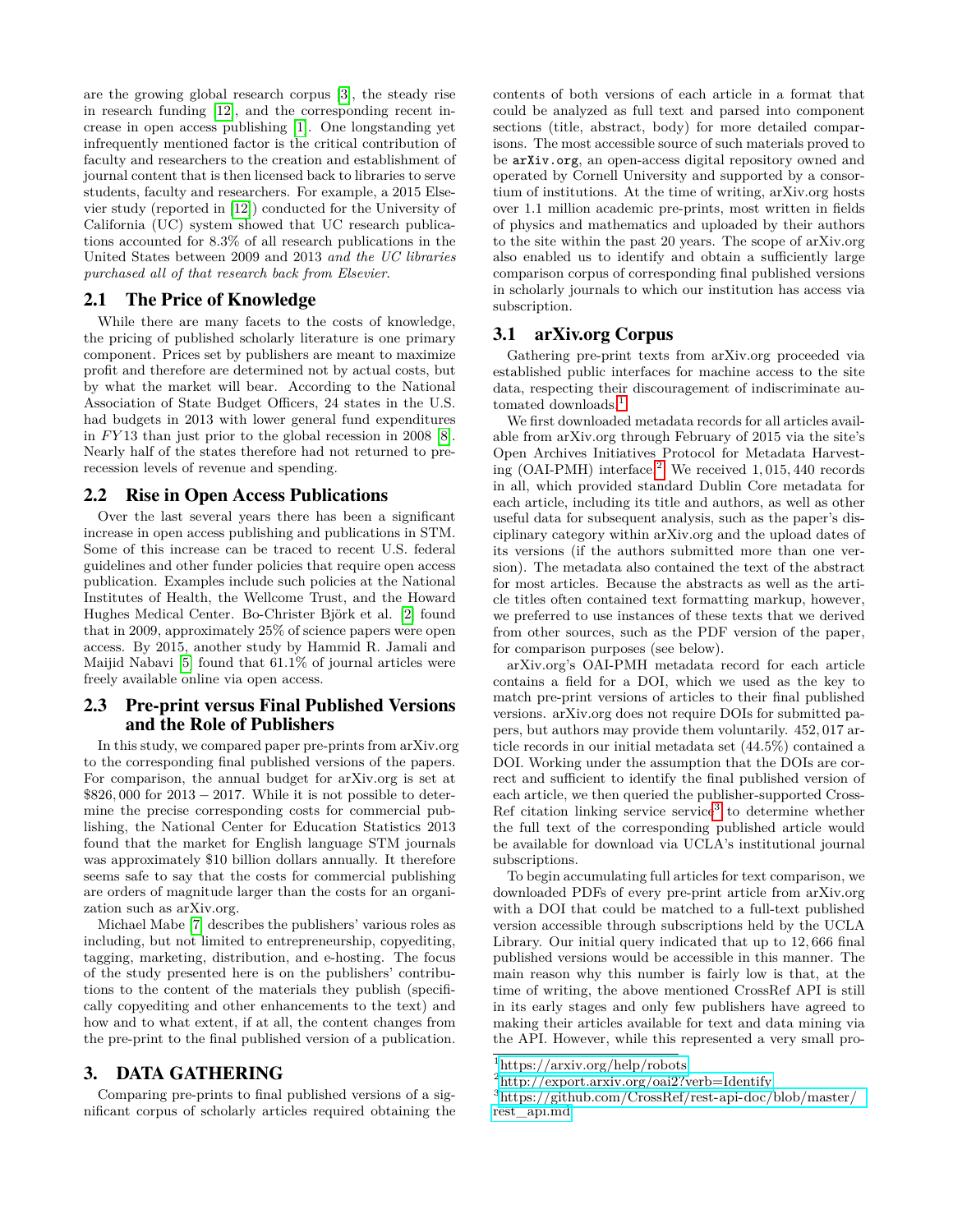portion of all papers with DOI-associated pre-prints stored in arXiv.org, the resulting collection nevertheless proved sufficient for a detailed comparative analysis.

The downloads of pre-prints took place via arXiv.org's bulk data access service, which facilitates the transfer of large numbers of articles as PDFs or as text markup source files and images, packaged into .tar archives, from an Amazon S3 account. Bandwidth fees are paid by the requesting party.[4](#page-2-0) This approach only yields the most recent uploaded version of each pre-print article, however, so for analyses involving earlier uploaded versions of pre-print articles, we relied upon targeted downloads of earlier article versions via arXiv.org's public web interface.

#### 3.2 Corpus of Matched Articles

Obtaining the final published versions of articles involved querying the CrossRef API to find a full-text download URL for a given DOI. Most of the downloaded files (96%) arrived in one of a few standard XML markup formats; the rest were in PDF format. Due to missing or incomplete target files, 464 of the downloads failed entirely, leaving us with 12*,* 202 published versions for comparison. The markup of the XML files contained, in addition to the full text, metadata entries from the publisher. Examination of this data revealed that the vast majority (99%) of articles were published between 2003 and 2015. This time range intuitively makes sense as DOIs did not find widespread adoption with commercial publishers until the early 2000*s*. The data also shows that most of the obtained published versions (96%) were published by Elsevier.

<span id="page-2-1"></span>

Figure 1: arXiv.org categories of matched articles

The disciplines of articles in arXiv.org are dominated by physics, mathematics, statistics, and computer science. It is therefore not surprising to find a very similar distribution of categories in our corpus of matched articles as shown in Figure [1.](#page-2-1)

## 3.3 Data Preparation

For this study, we compared the texts of the titles, abstracts, and body sections of the pre-print and final published version of each paper in our data set. Being able to generate these sections for most downloaded papers therefore was a precondition of this analysis.

All of the pre-print versions and a small minority of final published papers were downloaded in PDF format. To identify and extract the sections of these papers, we used the

GROBID<sup>[5](#page-2-2)</sup> library, which employs trained conditional random field machine learning algorithms to segment structured scholarly texts, including article PDFs, into XML-encoded text.

The markup tags of the final published papers downloaded in XML format usually identified quite plainly their primary sections. A small proportion of such papers, however, did not contain a demarcated body section in the XML and instead only provided the full text of the papers. Although it is possible to segment these texts further via automatic scholarly information extraction tools such as  $ParsCit, \textsuperscript{6}$  $ParsCit, \textsuperscript{6}$  $ParsCit, \textsuperscript{6}$  which use trained conditional random field models to detect sections probabilistically, for the present study we elected simply to omit the body sections of this small number of papers from the comparison analysis.

As noted above, the GROBID software used to segment the PDF papers was probabilistic in its approach, and although it was generally quite effective, it was not able to isolate all sections (title, abstract, body) for approximately 10−20% of the papers in our data set. This situation, combined with the aforementioned irregularities in the XML of a similar proportion of final published papers, meant that the number of corresponding texts for comparison varied considerably by section. Thus, for our primary comparison of the latest pre-print version uploaded to arXiv.org to its final published version, we were able to compare directly 10*,* 900 titles and abstract sections, and 9*,* 399 body sections.

The large variations in formatting of the references sections (also called the "tail") as extracted from the raw downloaded XML and the parsed PDFs, however, precluded a systematic comparison of that section. We leave such an analysis for future work. A further consequence of our textonly analysis was that the contents of images were ignored entirely, although figure captions and the text contents of tables usually could be compared effectively.

#### <span id="page-2-4"></span>4. ANALYTICAL METHODS

We applied several text comparison algorithms to the corresponding sections of the pre-print and final published versions of papers in our test data set. These algorithms, described in detail below, were selected to quantify different notions of "similarity" between texts. When possible, we normalized the output values of each algorithm to lie between 1 and 0, with 1 indicating that the texts were effectively identical, and 0 indicating complete dissimilarity. Different algorithms necessarily measured any apparent degree of dissimilarity in different ways, so the outputs of the algorithms cannot be compared directly, but it is nonetheless valid to interpret the aggregation of these results as a general indication of the overall degree of similarity between two texts along several different axes of comparison.

## 4.1 Editorial Changes

The well-known Levenshtein edit distance metric [\[6\]](#page-9-8) calculates the number of character insertions, deletions, and substitutions necessary to convert one text into another. It thus provides a useful quantification of the amount of editorial intervention — performed either by the authors or the journal editors — that occurs between the pre-print and final published version of a paper. Our work used the edit ratio calcu-

<span id="page-2-0"></span><sup>4</sup>[https://arxiv.org/help/bulk\\_data\\_s3](https://arxiv.org/help/bulk_data_s3)

<span id="page-2-2"></span><sup>5</sup><https://github.com/kermitt2/grobid>

<span id="page-2-3"></span><sup>6</sup><http://aye.comp.nus.edu.sg/parsCit/>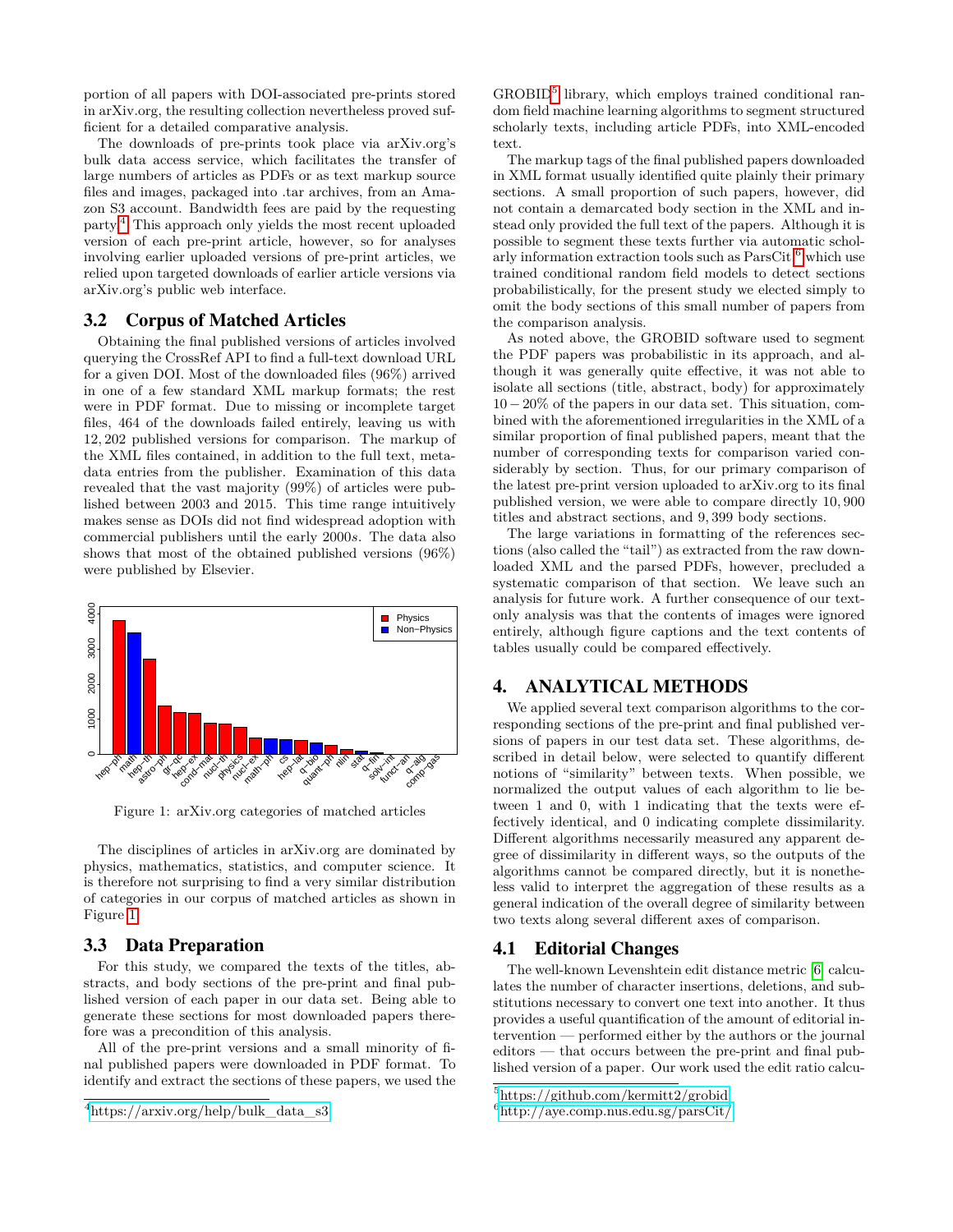lation as provided in the Levenshtein Python C Implementation Module, $7 \text{ which subtracts the edit distance between the}$  $7 \text{ which subtracts the edit distance between the}$ two documents from their combined length in characters and divides this amount by their aggregate length, thereby producing a value between 1 (completely similar) and 0 (completely dissimilar).

#### 4.2 Length Similarity

The degree to which the final published version of a paper is shorter or longer than the pre-print constitutes a much less involved but nonetheless revealing comparison metric. To calculate this value, we divided the absolute difference in length between both papers by the length of the longer paper and subtracted this value from 1. Therefore, two papers of the same length will receive a similarity score of 1; this similarity score is 0*.*5 if one paper is twice as long as the other, and so on. It is also possible to incorporate the polarity of this change by adding the length ratio to 0 if the final version is longer, and subtracting it from 0 if the pre-print is longer.

#### 4.3 String Similarity

Two other fairly straightforward, low-level metrics of string similarity that we applied to the paper comparisons were the Jaccard and Sørensen indices, which consider only the sets of unique characters that appear in each text. The Sørensen similarity [\[11\]](#page-9-9) was calculated by doubling the number of unique characters shared between both texts (the intersection) and dividing this by the combined sizes of both texts' unique character sets.

The Jaccard similarity calculation [\[4\]](#page-9-10) is the size of the intersection (see above) divided by the total number of unique characters appearing in either the pre-print or final published version (the union).

Implementations of both algorithms were provided by the standard Python string distance package.<sup>[8](#page-3-1)</sup>

#### 4.4 Semantic Similarity

Comparing overall lengths, shared character sets, and even edit distances between texts does not necessarily indicate the degree to which the meaning of the texts — that is, their semantic content — actually has changed from one version to another. To estimate this admittedly more subjective notion of similarity, we calculated the pairwise cosine similarity between the pre-print and final published texts. Cosine similarity can be described intuitively as a measurement of how often significant words occur in similar quantities in both texts, normalized by the lengths of both documents [\[9\]](#page-9-11). The actual procedure used for this study involved removing common English "stopwords" from each document, then applying the Porter stemming algorithm [\[10\]](#page-9-12) to remove suffixes and thereby merge closely related words, before finally applying the pairwise cosine similarity algorithm implemented in the Python scikit-learn machine learning package<sup>[9](#page-3-2)</sup> to the resulting term frequency lists. Because this implementation calculates only the similarity between two documents considered in isolation, instead of within the context of a larger corpus, it uses raw term counts, rather than termfrequency/inverse document frequency (TF-IDF) weights.

<span id="page-3-2"></span><sup>9</sup><http://scikit-learn.org/stable/>

#### 5. EXPERIMENT RESULTS

We calculated the similarity metrics described above for each pair of corresponding pre-print and final published papers in our data set, comparing titles, abstracts, and body sections when available. From the results of these calculations, we generated visualizations of the similarity distributions for each metric. Subsequent examinations and analyses of these distributions provided novel insights into the question of how and to what degree the text contents of scientific papers may change from their pre-print instantiations to the final published version. Because each section of a publication differs in its purpose and characteristics (e.g., length, standard formatting) and each metric addresses the notion of similarity from a different perspective, we present the results of our comparisons per section (title, abstract, and body), subdivided by comparison metric.

#### 5.1 Title Analysis

First, we analyzed the papers' titles. A title is usually much shorter (fewer characters) than a paper's abstract and its body. That means that even small changes to the title would have a large impact on the similarity scores based on length ratio and Levenshtein distance. Titles also often contain salient keywords describing the overall topic of the paper. If those keywords were changed, removed or new ones added, the cosine similarity value would drop.

Figure [2](#page-4-0) shows the comparison of results of all five text similarity measures applied to titles. Since all measures are normalized, they return values between 0 and 1. Values closer to 0 represent a high degree of dissimilarity and values close to 1 indicate a very high level of similarity of the analyzed text. The horizontal x-axis in Figure [2](#page-4-0) shows results aggregated into ten bins. The bin with the largest values between 0*.*9 and 1*.*0 is located on the far left of the axis followed by the bin with values between 0*.*9 and 0*.*8 and so on. The bin with values between 0 and 0*.*1 can be found on the right end of the x-axis. Each bin contains five columns, each of which represents one applied similarity measure. A column's height indicates the number of articles whose title similarity scores fall into the corresponding bin. The height of a column refers to the left y-axis and is shown in absolute numbers. The red diamond-shaped point in each column indicates the relative proportion of articles in the entire corpus that is represented by the corresponding column. The value of a diamond refers to the right y-axis where the percentage is shown.

Figure [2](#page-4-0) shows a dominance of the top bin. The vast majority of titles have a very high score in all applied similarity measures. Most noticeably, almost 10*,* 000 titles (around 90% of all titles) are of very similar length, with a ratio value between 0*.*9 and 1. The remaining 10% fall into the next bin with values between 0*.*8 and 0*.*9. A very similar observation can be made for the Levenshtein distance and the Sørensen value. About 70% of those values fall into the top bin and the majority of the remaining values (around 20%) land between 0*.*8 and 0*.*9. The cosine similarity is also dominated by values in the top bin (around 70%) but the remaining values are more distributed across the second, third, fourth, and fifth bin. Just about half of all Jaccard values can be seen in the top bin and most of the remainder is split between the second (25%) and the third bin (20%). In many cases, this metric is registering low-level but systematic differences in character use between the pre-print and final published ver-

<span id="page-3-1"></span><span id="page-3-0"></span><sup>7</sup><https://pypi.python.org/pypi/python-Levenshtein/0.11.2> <sup>8</sup><https://pypi.python.org/pypi/Distance/>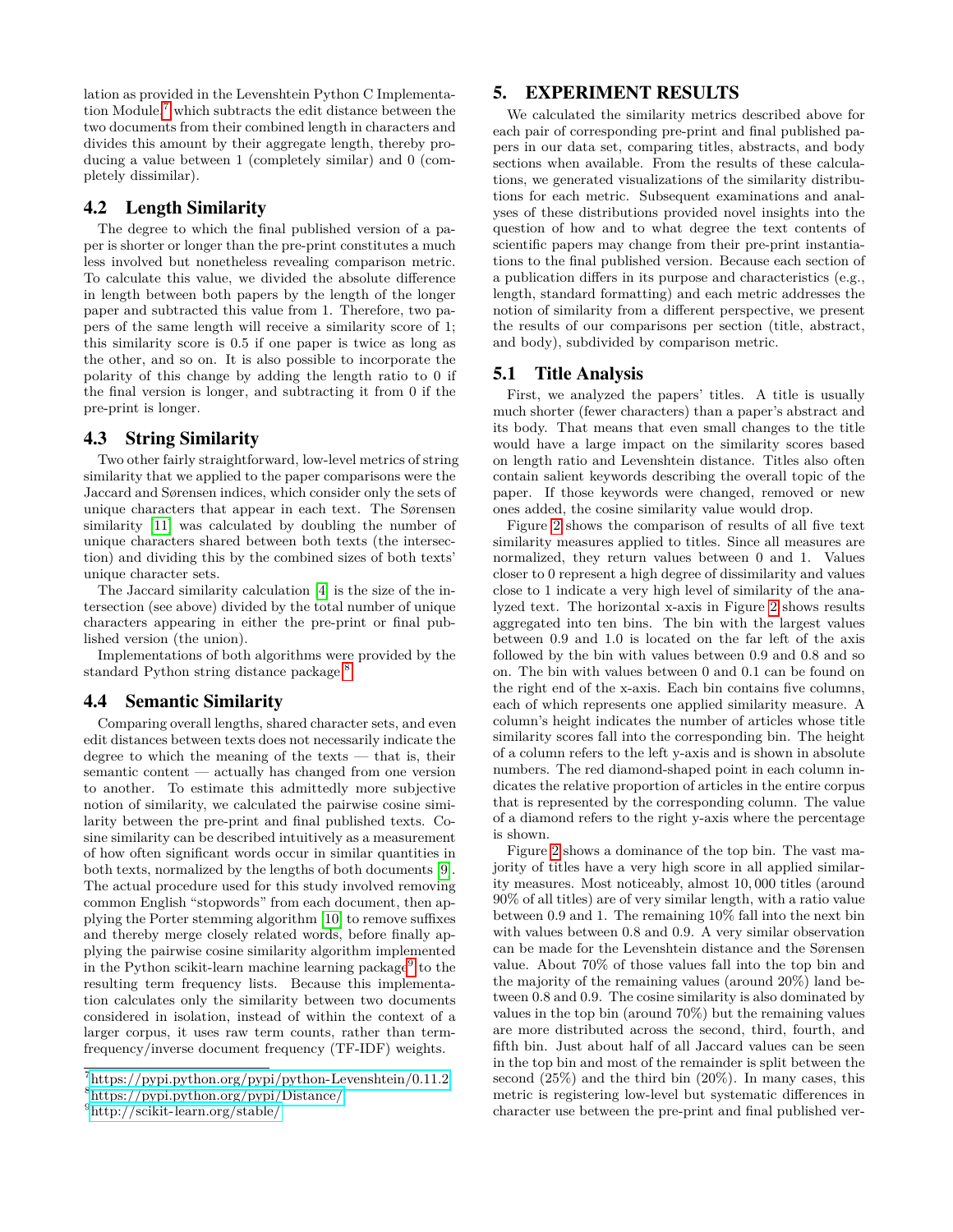<span id="page-4-0"></span>

Figure 2: Comparison results for titles

<span id="page-4-1"></span>

Figure 3: Comparison results for abstracts

sions as filtered through the download methods described above: for example, a pre-print may consistently use emdashes (–), whereas the published version uses only hyphens (-). This sensitivity of the Jaccard similarity score to subtle changes in the unique character sets in each text is apparent for other sections as well.

The results of this comparison, in particular the fact that the majority of values fall between 0*.*9 and 1, provide very

strong indicators that titles of scholarly articles do not change noticeably between the pre-print and the final published version. Even though Figure [2](#page-4-0) shows a small percentage of titles exhibiting a rather low level of similarity, with Levenshtein and Sørensen values between 0*.*1 and 0*.*2, the overall similarity of titles is very high.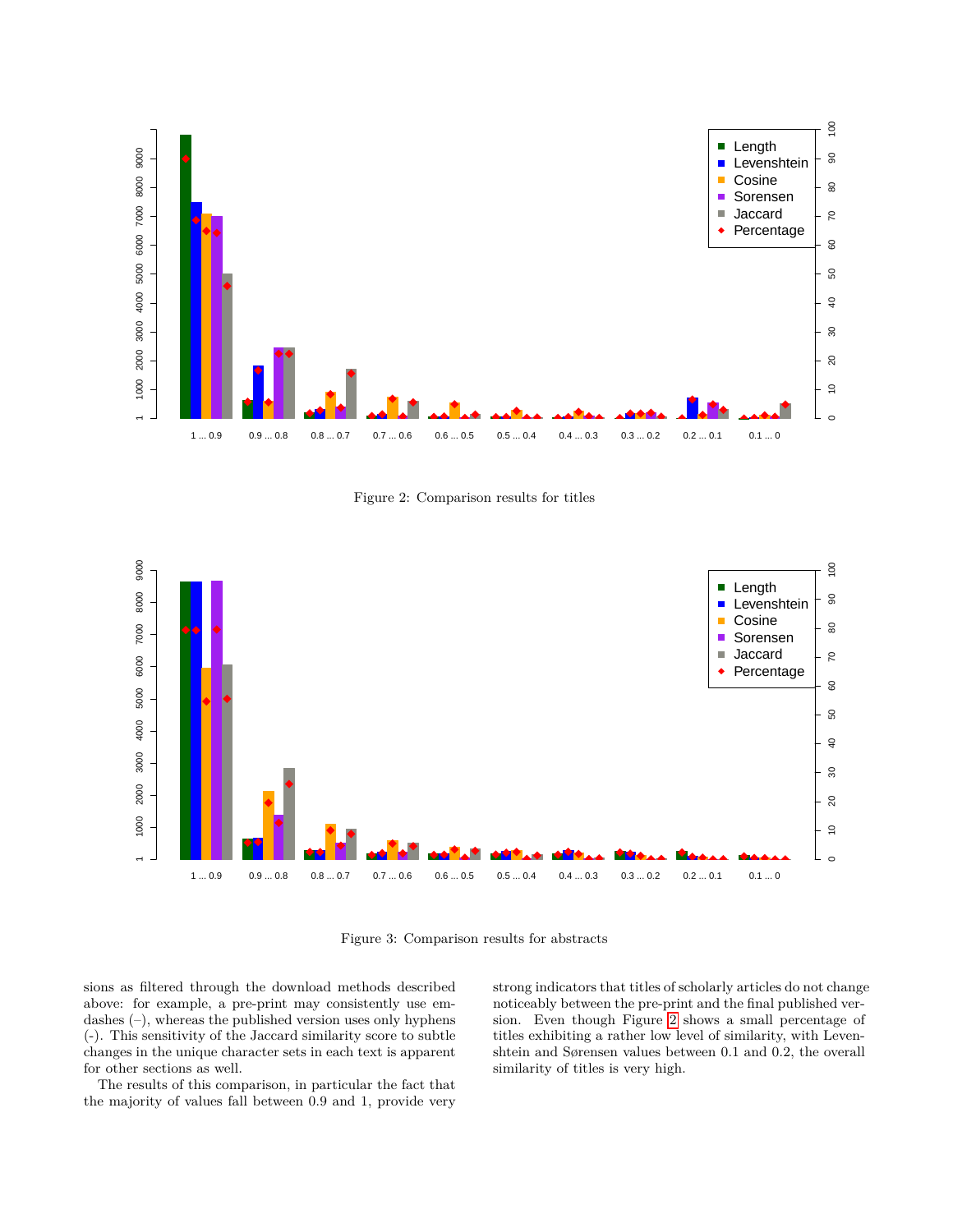<span id="page-5-0"></span>

Figure 4: Comparison results for body sections

#### 5.2 Abstract Analysis

The next section we compared was the papers' abstracts. An abstract can be seen as a very short version of the paper. It often gives a brief summary of the problem statement, the methods applied, and the achievements of the paper. As such, an abstract usually is longer than the paper's title (in number of characters) and provides more context. Intuitively, it seems probable that we would find more editorial changes in longer sections of the pre-print version of an article compared to its final published version. However, a potentially increased number of editorial changes alone does not necessarily prove dissimilarity between longer texts. We expect similarity measures based on semantic features such as cosine similarity to be more reliable here.

Figure [3](#page-4-1) shows the comparative results for all abstracts. The formatting of the graph is the same as previously described for Figure [2.](#page-4-0) To our surprise, the figure is dominated by the high frequency of values between 0*.*9 and 1 across all similarity measures. More than 8*,* 500 abstracts (about 80%) have such scores for their length ratio, Levenshtein distance, and Sørensen index. 6% of the remaining length ratio and Levenshtein distance values as well as 13% of the remaining Sørensen index values fall between 0*.*8 and 0*.*9. The remaining pairs are distributed across all other bins. The cosine similarity and Jaccard index values are slightly more distributed. About 5*,* 000 abstracts (55%) fall into the top bin, 20% and 26% into the second, and 10% and 9% into the third bin, respectively.

Not unlike our observations for titles, the algorithms applied to abstracts predominantly return values that indicate a very high degree of similarity. Figure [3](#page-4-1) shows that more than 90% of abstracts score 0*.*6 or higher, regardless of the text similarity measure applied. It is also worth pointing out that there is no noticeable increased frequency of values between 0*.*1 and 0*.*2 as previously seen when comparing titles (Figure [2\)](#page-4-0).

#### <span id="page-5-1"></span>5.3 Body Analysis

The next section we extracted from our corpora of scholarly articles and subjected to the text similarity measures is the body of the text. This excludes the title, the author(s), the abstract, and the reference section. This section is, in terms of number of characters, the longest of our three analyzed sections. We therefore consider scores resulting from algorithms based on editorial changes to be less informative for this comparison. In particular, a finding such as "The body of article *A*<sup>2</sup> contains 10% fewer characters than the body of article *A*1" would not provide any reliable indicators of the similarity between the two articles  $A_1$  and  $A_2$ . Algorithms based on semantic features, such as the cosine similarity, on the other hand, provide stronger indicators of the similarity of the compared long texts. More specifically, cosine values are expected to be rather low for very dissimilar bodies of articles.

The results of this third comparison can be seen in Figure [4.](#page-5-0) The height of the bar representing the cosine similarity is remarkable. Almost 7*,* 500 body sections of our compared scholarly articles, which is equivalent to 80% of the entire corpus, have a cosine score that falls in the top bin with values between 0*.*9 and 1. 14% have a cosine value that falls into the second and 3% fall into the third bin. Values of the Sørensen index show a very similar pattern with 74% in the top bin and 25% in the second. In contrast, only 7% of articles' bodies have Jaccard index values falling into the top bin. The vast majority of these scores, 79%, are between 0*.*8 and 0*.*9 and another 13% are between 0*.*7 and 0*.*8. It is surprising to see that even the algorithms based on editorial changes provide scores mostly in the top bins. Of the length ratio scores, 66% fall in the top bin and 23% in the second bin. The Levenshtein distance shows the opposite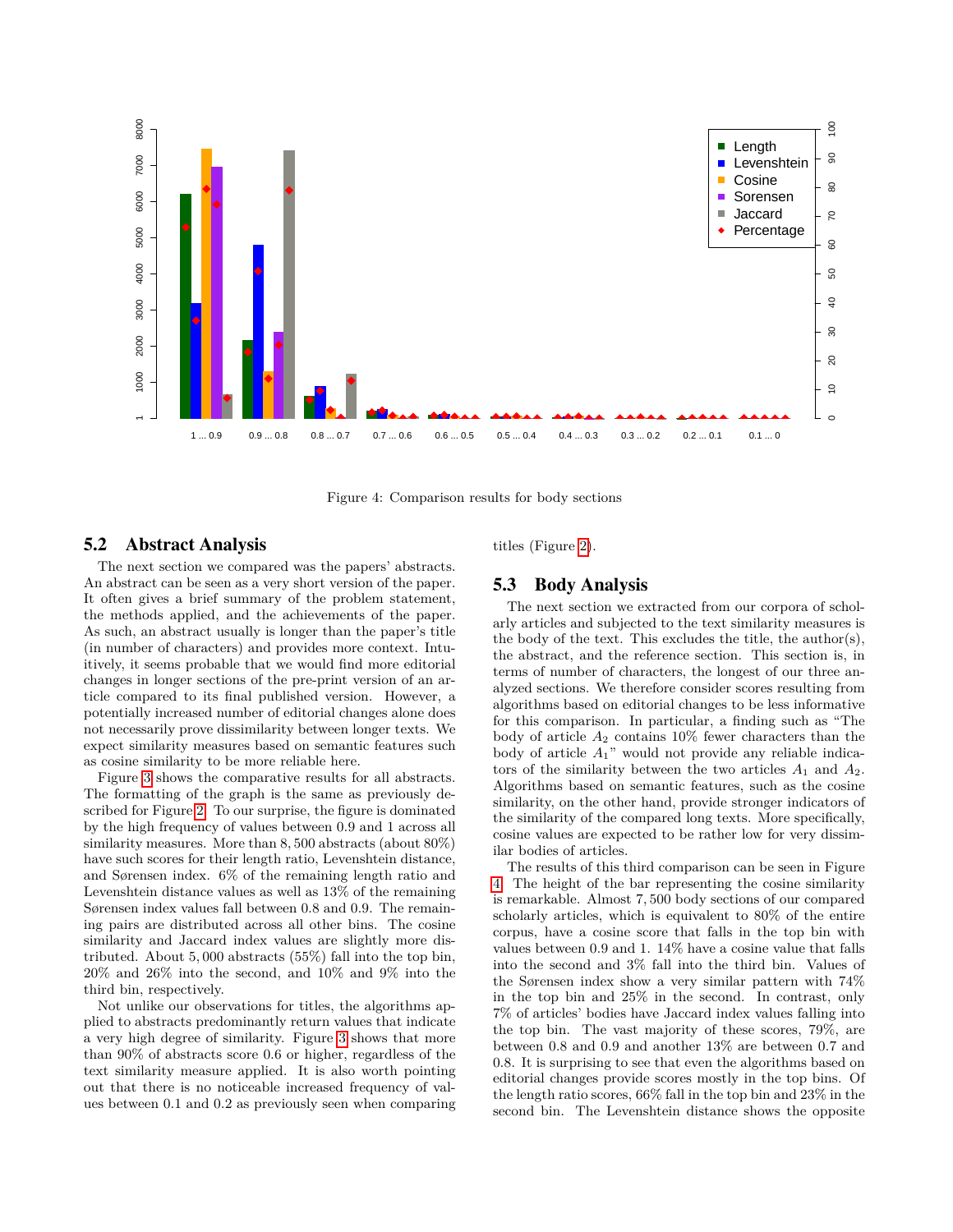proportions: 34% are in the top and 51% belong to the second bin.

The dominance of bars on the left hand side of Figure [4](#page-5-0) provides yet more evidence that pre-print articles of our corpus and their final published version do not exhibit many features that could distinguish them from each other, neither on the editorial nor on the semantic level. 95% of all analyzed body sections have a similarity score of 0*.*7 or higher in any of the applied similarity measures.

#### <span id="page-6-1"></span>5.4 Publication Dates

The above results provide strong indicators that there is hardly any noticeable difference between the pre-print version of a paper and its final published version. However, the results do not show which version came first. In other words, consider the two possible scenarios:

- 1. Papers, after having gone through a rigorous peer review process, are published by a commercial publisher first and then, as a later step, uploaded to arXiv.org. In this case the results of our text comparisons described above would not be surprising, as the pre-print versions would merely be a mirror of the final published ones. There would be no apparent reason to deny publishers all credit for peer review, copyediting, and the resulting publication quality of the articles.
- 2. Papers are uploaded to arXiv.org first and later published by a commercial publisher. If this scenario is dominant, our comparison results would suggest that any changes in the text due to publisher-initiated copyediting are hardly noticeable.

Figure [6](#page-6-0) shows the order of appearance in arXiv.org versus commercial venues for all articles in our corpus, comparing the publication date of each article's final published version to the date of its latest upload to arXiv.org. Red bars indicate the amount of articles (absolute values on the y-axis) that were first upload to arXiv.org, and blue bars stand for articles published by a commercial publisher before they appeared in arXiv.org. Each pair of bars is binned into a time range, shown on the x-axis, that indicates approximately how many days passed between the article's appearance in the indicated first venue and its appearance in the second venue. Figure [6](#page-6-0) show clear evidence that the vast majority of our articles (90%) were published in arXiv.org first. Therefore our argument for the second scenario holds. We can only speculate about the causes of certain time windows' prominence within the distribution, but it may be related to turn-around times of publishers between submission and eventual publication.

# 6. VERSIONS OF ARTICLES FROM THE ARXIV.ORG CORPUS

About 35% of all 1*.*1 million papers in arXiv.org have more than one version. A new version is created when, for example, an author makes a change to the article and re-submits it to arXiv.org. The evidence of Figure [6](#page-6-0) shows that the majority of the latest versions in arXiv.org were still uploaded prior to the publication of its final published version in a commercial venue. However, we were motivated to eliminate all doubt and hence decided to repeat our comparisons of the text contents of paper titles, abstracts, and body sections using the earliest versions of the articles from arXiv.org

<span id="page-6-0"></span>

Figure 6: Numbers of articles first appearing in the specified venue, given the date of the last pre-print upload and the commercial publication date, binned by the number of days between them

only. The underlying assumption is that those versions were uploaded to arXiv.org even earlier (if the authors uploaded more than one version) and hence are even less likely to exhibit changes due to copyediting by a commercial publisher. It follows, then, that if the comparisons of these earlier preprint texts to their published versions show substantially greater divergences, then it is possible that more of these changes are the result of publisher-initiated copyediting.

Our corpus of pre-print and final published papers matched by their DOIs and available via UCLA's journal subscriptions exhibits a higher ratio of papers with more than one version in arXiv.org than is found in the full set of articles available from arXiv.org. 58% of the papers we compared had more than one version, 39% had exactly two, and 13% had exactly three versions; whereas only 35% of all articles uploaded to arXiv.org have more than one version. We applied our five similarity measures (see Section [4\)](#page-2-4) to quantify the similarity between the first version of all articles and their final published versions. Rather than repeating the histograms of Figures [2,](#page-4-0) [3,](#page-4-1) and [4,](#page-5-0) we show the divergences from these histograms only. Figure [5](#page-7-0) displays a positive/negative barplot that represents the differences between our first comparison and this one.

Figure [5a](#page-7-0) depicts the deltas of the title comparisons. The top bin contains only negative bars, meaning that our second comparison, using the earliest uploaded versions only, returned fewer similarity scores in that bin. The number of title comparisons in the top bin for the length ratio, for example, dropped by almost 1*,* 000 and the number in the top bin for the Levenshtein ratio dropped by 800. While these numbers may at first seem dramatic, the bigger picture shows that the decrease is not that significant. We merely see a 10% drop in the top bin for length ratio and Levenshtein, a 9% drop for the Sørensen and Jaccard index, and a drop of less than 6% for the cosine similarity. The second bin shows positive bars for the length ratio and cosine similarity, which means that our comparison using the first uploaded version to arXiv.org returned more values for those measures in this bin relative to our comparison using the latest uploaded version. The absolute counts for the following bins decrease relative to our initial comparison, and it is difficult to interpret the corresponding shifts in their proportional values when they are plotted visually (as red diamonds). We instead detail these relative changes between our two sets of comparisons in Table [1.](#page-8-0)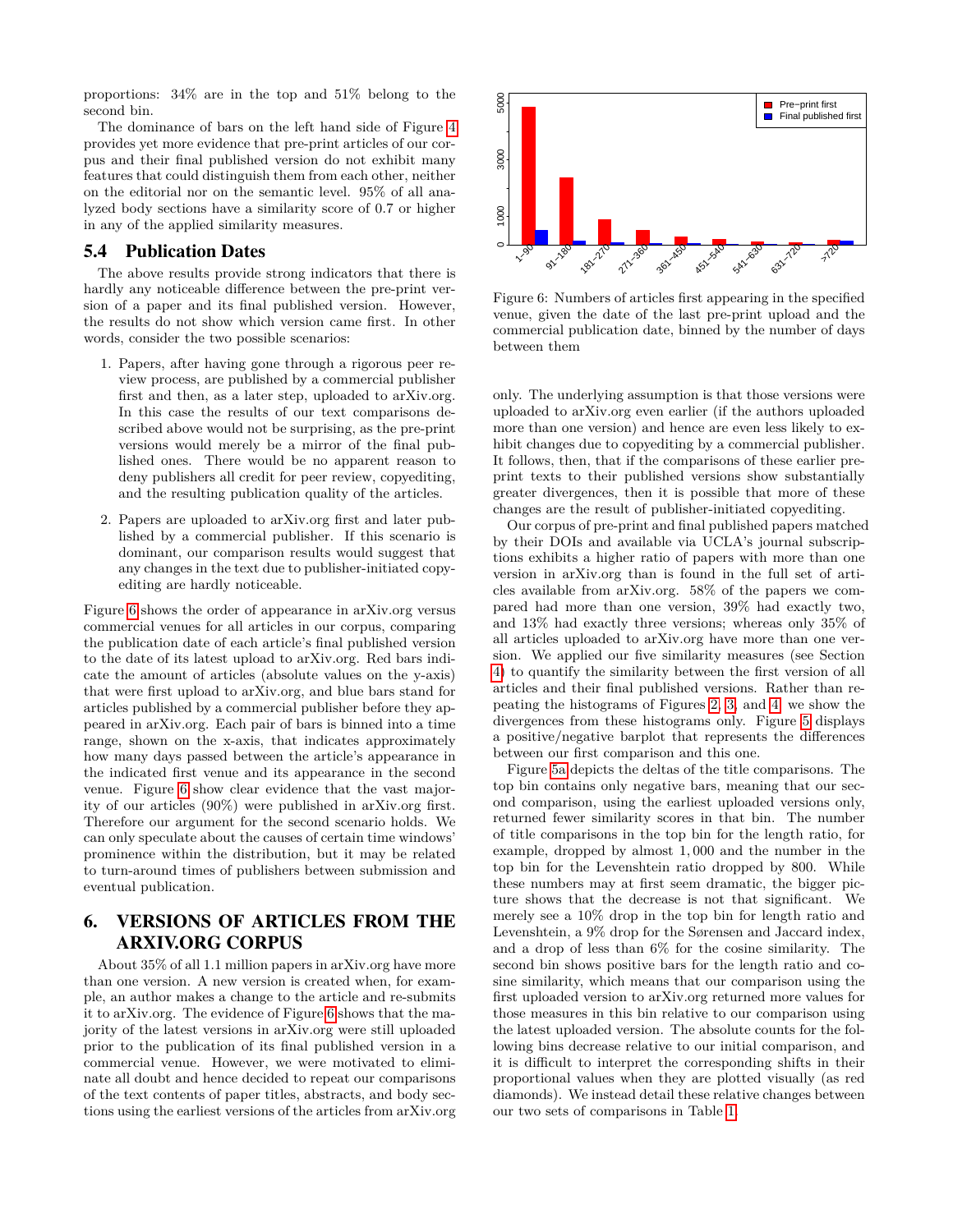<span id="page-7-0"></span>





(b) Abstract deltas





Figure 5: Deltas of paper section comparison bins for the five similarity metrics in the legend, showing the differences in the bin values relative to those in Figures [2,](#page-4-0) [3,](#page-4-1) and [4](#page-5-0)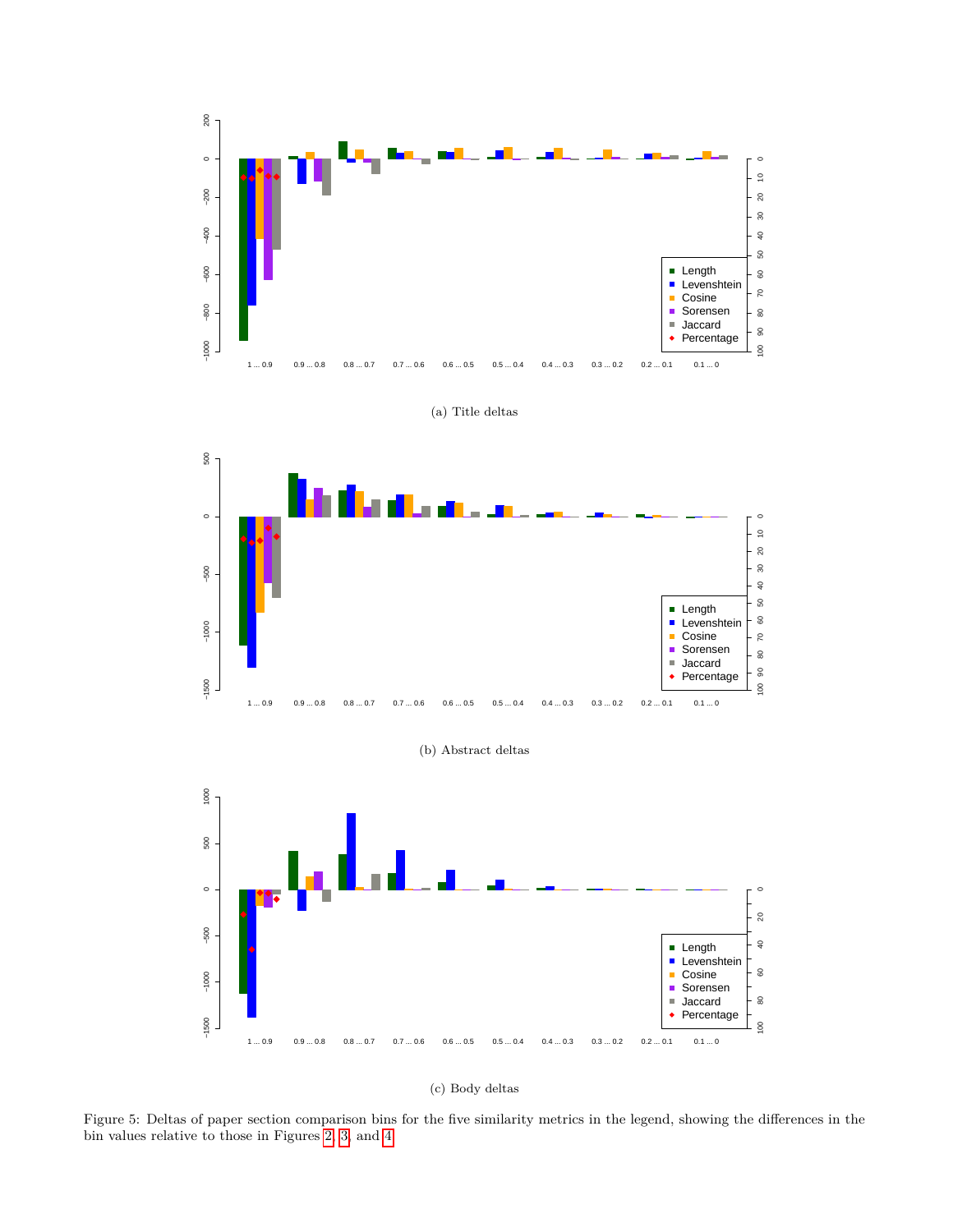<span id="page-8-0"></span>Table 1: Deltas of the proportions of paper titles in the entire corpus that belong to the specified bins for each comparison metric, giving the differences between the proportional values (red diamonds) in Figure [2](#page-4-0) and those generated when each article's first uploaded version in arXiv.org is considered (shown in Figure [5a\)](#page-7-0)

| Measure | Bin      | Bin 2   | Bin 3   | Bin 4   | Bin 5     | Bin 6   | Bin     | Bin 8 | Bin 9 | Bin 10   |
|---------|----------|---------|---------|---------|-----------|---------|---------|-------|-------|----------|
| len     | $-9.61$  | 2.37    | 45.73   | 61.29   | 61.29     | 20.00   | 32.00   | 9.52  | 10.00 | $-50.00$ |
| lev     | $-10.12$ | $-7.04$ | $-4.81$ | 19.50   | 43.04     | 72.41   | 68.52   | 2.60  | 3.48  | 23.08    |
| $\cos$  | $-5.84$  | 5.36    | 5.43    | 5.47    | $10.15\,$ | 20.27   | 22.75   | 24.87 | 21.01 | 33.33    |
| sor     | $-8.91$  | $-4.70$ | $-3.64$ | 1.25    | 0.00      | $-3.45$ | 4.71    | 4.17  | 2.04  | 14.93    |
| jac     | $-9.34$  | $-7.62$ | $-4.47$ | $-4.08$ | $-0.66$   | 7.50    | $-8.00$ | 2.82  | 4.88  | 3.02     |

Table 2: Proportional deltas for abstracts (shown in Figure [5b\)](#page-7-0)

<span id="page-8-1"></span>

| Measure | Bin      | $\operatorname{Bin} 2$ | Bin 3  | Bin 4 | Bin 5     | Bin 6   | Bin     | $\operatorname{Bin} 8$ | Bin 9   | Bin 10  |
|---------|----------|------------------------|--------|-------|-----------|---------|---------|------------------------|---------|---------|
| len     | $-12.87$ | 58.95                  | 79.36  | 83.23 | .46<br>51 | 12.09   | 12.36   | 3.08                   | 7.25    | $-5.13$ |
| lev     | $-15.08$ | 49.39                  | 100.73 | 81.43 | 74.30     | 38.34   | 10.49   | 14.68                  | $-6.25$ | $-3.64$ |
| $\cos$  | $-13.86$ | 6.85                   | 19.91  | 31.66 | 30.69     | 31.54   | 18.84   | 15.67                  | 13.04   | $-2.17$ |
| sor     | $-6.63$  | 17.89                  | 15.55  | 10.53 | $-1.56$   | $-5.26$ |         |                        |         |         |
| jac     | $-11.60$ | 6.55                   | 15.45  | 17.84 | 13.62     | 8.22    | $-5.13$ |                        |         |         |

The numbers for the abstract comparison are fairly similar. Figure [5b](#page-7-0) shows a drop for all measures in the top bin and corresponding gains in the following bins. However, the relative numbers again are not dramatic. Table [2](#page-8-1) lists all relative differences.

The results for the body comparison are interesting. As shown in Figure [5c,](#page-7-0) we observe a 18% drop in length ratio and even a 43% drop in Levenshtein scores for the top bin. However, cosine scores drop by only 2% in the top bin. Given that in our first body comparison (see Section [5.3\)](#page-5-1) 80% of cosine scores belonged in the top bin, the drop in this second body comparison is almost negligible. The detailed list of relative differences can be found in Table [3.](#page-9-13)

These results confirm our initial assessment that very little difference can be found between pre-print articles and their final published versions. Even more so, these findings strengthen our argument as they show that the difference between the earliest possible pre-print version and the final published one seems insignificant, given the similarity measures we applied to our corpus.

#### 6.1 Publication Dates of Versions

The scenarios discussed in Section [5.4](#page-6-1) with respect to the question of whether an article was uploaded to arXiv.org before it appeared in a commercial venue are valid for this comparison as well. Figure [7](#page-8-2) mirrors the concept of Figure [6](#page-6-0) and shows the number of earliest pre-print versions uploaded to arXiv.org first in red and the final published versions appearing first represented by the blue bars. As expected, the amount of pre-print versions published first increased and now stands at 95% as shown in Figure [7](#page-8-2) (compared to 90% shown in Figure [6\)](#page-6-0). Our argument for the second scenario described above is therefore strongly supported when considering the earliest uploaded versions of pre-prints.

#### 7. DISCUSSION AND FUTURE WORK

The results outlined in this paper are from a preliminary study on the similarity of pre-print articles to their final published counterparts. There are many areas where this study could be improved and enhanced. One limitation to this work is the focus on arXiv.org as the sole corpus of

<span id="page-8-2"></span>

Figure 7: Numbers of articles first appearing in the specified venue, given the date of the first pre-print upload and the commercial publication date, binned by the number of days between them

pre-print articles. As a result, all of the articles are from a relatively limited slice of the STM domain — specifically, physics, mathematics, statistics, and computer science, as shown in Figure [1.](#page-2-1) Expanding this line of experiments to other domains such as the biological sciences, humanities, social sciences, and economics might return different results, as the review and editorial practices in other disciplines can vary considerably. As part of our future work, we are planning to conduct this experiment again with articles from the RePEc.org corpus (economics) and from bioRxiv.org (biology), for example.

The matching of a pre-print version of an article to its final published version was done by means of the article's DOI. While this is an obvious choice for a paper identifier, by only relying on DOIs we very likely missed out on other matching articles. For future experiments, we will include the paper's title and author(s) in the matching process. Note also that we could only match articles that we have access to via the UCLA Library's serial subscriptions. It might be worth expanding the matching process to a collaborating organization with ideally complementary subscriptions to maximize access to full text articles.

One typical article section we have not analyzed as part